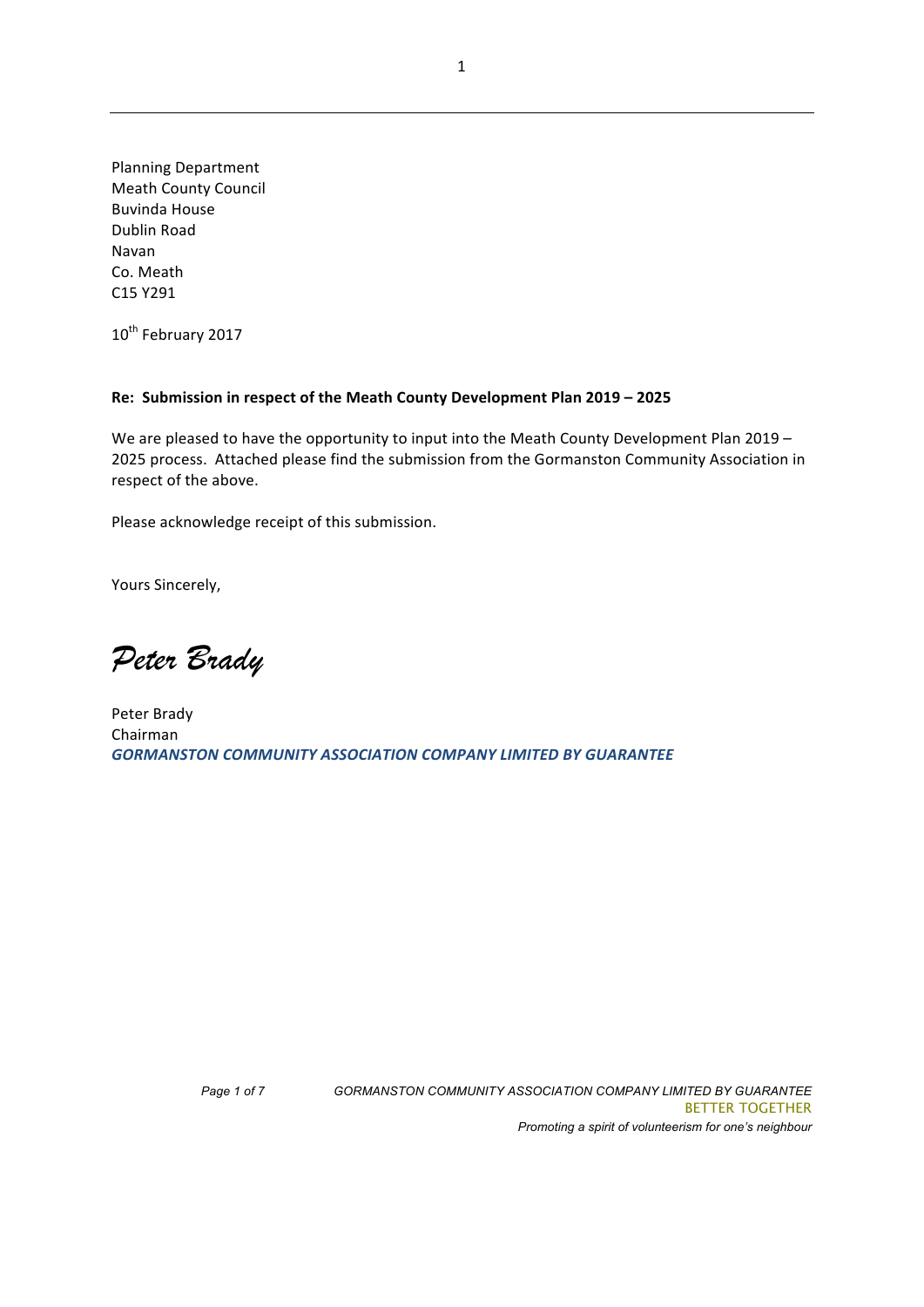# **Gormanston Community Association Company Limited By Guarantee**

# **Our Submission for County Meath Development Plan 2019 - 2025**

## **Our Community Association Progress to date:**

Gormanston Community at a meeting in 2014 put forward a number of initiatives to enhance Community involvement and encourage pride of place and set out a mandate for a Community Association. Following that meeting Gormanston Community Association Ltd. was incorporated. Thereafter, the Community Text Alert was successfully launched and completed. The new Community Association gave a more prominent platform to the already regular campaigns on Gormanston Beach with regular clean-ups throughout the year organised in cooperation with Meath County Council. Since then Membership of Community Text Alert has grown and the Community clean-ups have extended to all roads in Gormanston culminating in the award of a Silver Medal in the Meath Anti-Litter Competition in 2016. We also entered the Pride of Place competition in 2016 and proposed a number of projects which enhanced the visual aspects of Gormanston. All these initiatives and achievements aim to fulfil the mission of the Gormanston Community Association Company Limited by Guarantee, to 'preserve and enhance the environment and community of Gormanston'. 

## **Structure of Submission**

We have followed the headings in the Meath County Council Strategic Issues Paper and have made our submission under the relevant headings giving page numbers and the title. Some of the recommendations below can be achieved under the present County Meath Plan. We request that serious consideration be given to our Submission document and for the inclusion of our strategic proposals in the County Meath Development Plan 2019 - 2025.

# **Vision for the 2019 - 2025 Plan – (Reference Page 03 in the Strategic Issues Paper):**

The Vision statement needs to be something that will inspire the reader and also guide all activities to fulfil that vision. We would suggest that the two key constituents that should be incorporated explicitly into the vision statement are: -

- 1) Meath County Council.
- 2) The Residents of Meath.

The development of a vision statement is not an easy task but well worthwhile if it delivers that inspiring vision.

A sample of what we mean could run something like, "Everyone in Meath is energised by Meath County Council delivering equitably its services, resources and supports thereby fostering engagement and sustainability throughout all of Meath's diverse Communities and Businesses".

The Development Plan process seeks to deliver a strategy. To do that comprehensively though requires not only a full analysis of the strengths today but also the current weaknesses, opportunities and threats. The Strategic Issues document on which we are basing our suggestions contains only the strengths. We would recommend that Meath County Council conduct an assessment of the weaknesses, opportunities and threats in attempting to deliver on the new vision and devise a strategy to deliver effectively on the overall objectives outlined in Meath County Council's Corporate Plan 2015 - 2019 and beyond. To do otherwise will result in a strategy that will be overly ambitious and unrealistic from the outset.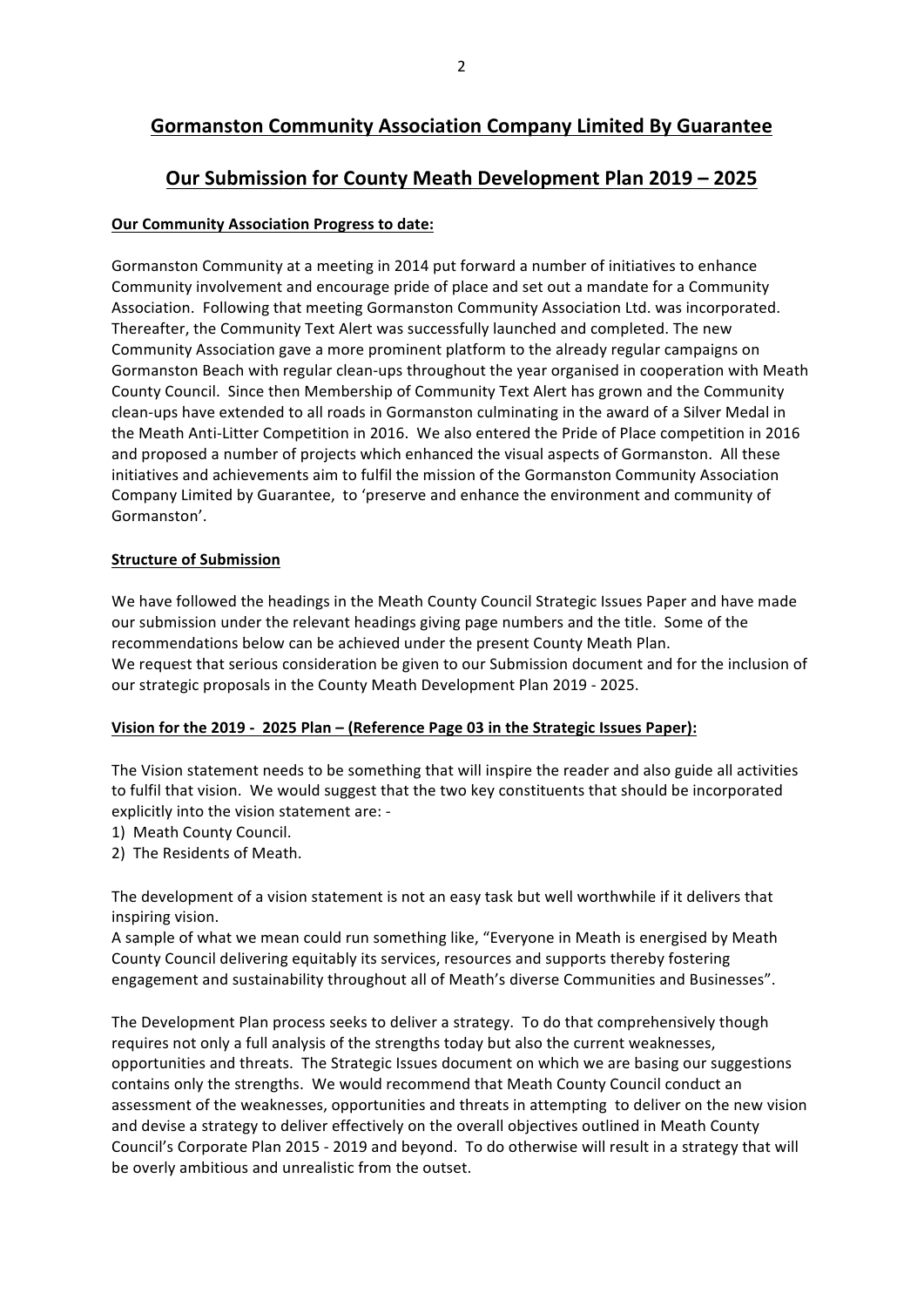## Key Areas requiring action from Gormanston's perspective include the following: -

- County and Community Cooperation to maximise our efforts, for better interaction with our natural neighbours in Julianstown, Stamullen and other East Meath Coastal Communities.
- The current poor quality of communication between individuals/communities and Meath County Council is a critical challenge to overcome.
- The exceptionally low expenditure by Meath County Council in the Gormanston area over a long number of years is a key weakness, if we are to try to sustain community involvement and growth.
- The lack of apparent appreciation for Gormanston in its efforts to cope with increased traffic volumes and all its attendant problems e.g. speeding, noise, safety issues, littering on roads and beaches etc.
- The level of litter and waste collection we are currently coping with on a voluntary basis is far in excess of what a small village should be expected to cope with on its own.
- The roads within Gormanston village do not in general have footpaths, and the public lighting is poor and out-of-date.
- The bus stops at three of four Junctions on the R132 on the Gormanston Road have no bus Shelters.
- There is a dangerous junction at the Gormanston M1 interchange where it meets the R132 travelling from the direction of the City North Hotel and exiting for Gormanston. This flyover exit road to the former N1 Road has inbuilt design errors from a road safety perspective, from its inception e.g. the look and feel of a roundabout, but it is not a roundabout. This right turn for Gormanston is an 'accident Blackspot', you cannot see vehicles approaching on the rising slope from the R132 Drogheda/Julianstown Direction. Existing Road Design, road markings and signage are source of serious concern for road users at this location.
- Traffic Calming measures are urgently required on the R132 road, north and south of Gormanston Cross to enable school children, elderly and local pedestrians to cross the road safely at this location.
- The poor level of compliance with laws and regulations (e.g. illegal commercial waste dumping, abandoned cars on the beach, speeding etc.) and the equally poor level of enforcement by responsible bodies is a constant frustration to the community.
- The complete lack of exploiting the significant tourist potential of Gormanston: Meath's gateway to the East with the beach; the existence of the passage graves at the mouth of the Delvin River and the recreational importance of those assets to the rest of Meath.

The items listed above are a dispassionate appraisal of the current weaknesses facing the Gormanston community in trying to be responsible citizens in a county we want to be proud to live in and contribute to. The weaknesses are hindering our efforts to deliver on our mission.

# **Economic Development, Enterprise and Employment - (Reference Page 8 in the Strategic Issues Paper):**

Gormanston is a Coastal village located on the north side of the Delvin River, the natural geographic dividing line between County Dublin (Fingal) and County Meath. The combined population of the five adjoining communities (Gormanston, Julianstown, Stamullen, Balscadden and Balbriggan) already exceeds the population of the largest town in Meath. There is considerable scope for all these communities to support and participate in the shared economic activity and in the employment and trade generated in all the adjoining businesses and industries.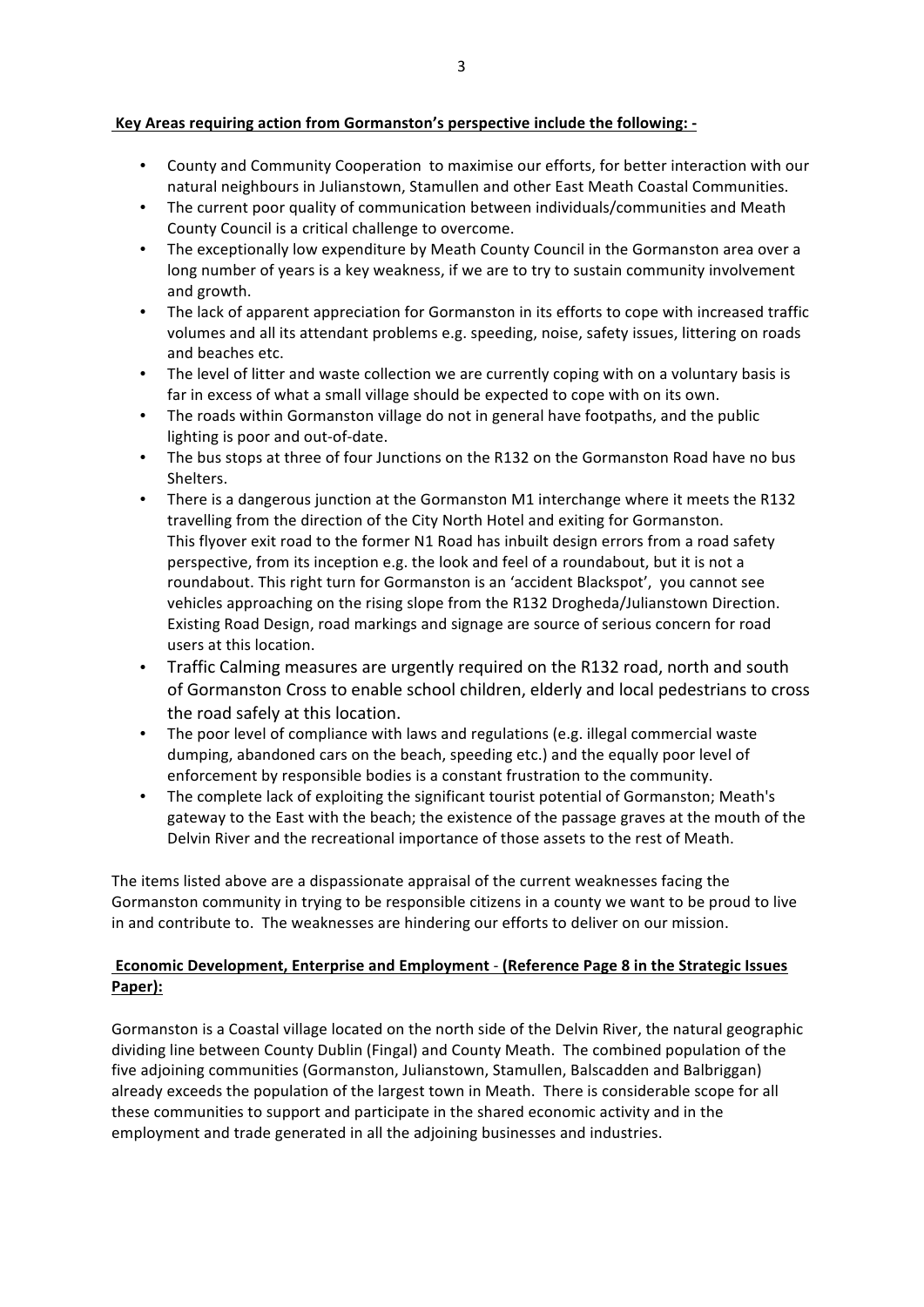## **2nd level Schools:**

There are a large number of schools in Balbriggan plus other specialist training facilities such as the Fingal Adult Education Service. No child living in the three Meath communities, (Gormanston, Julianstown, Stamullen) and Balscadden, other than Balbriggan can safely walk or cycle to any of these institutions, including those attending the new Gormanston Public Second Level School. In most cases this is because the footpath infrastructure is not in place to span the gaps.

Residents of Gormanston, Stamullen and Balscadden cannot safely reach the bus stops on the R132 or reach the existing footpath on Station Rd which leads to Gormanston Station.

Meath County Council in cooperation with Fingal County Council, should prioritise the completion of the missing sections of footpaths and cycle ways where currently there is a failure to link the populations of Stamullen, Gormanston, Balbriggan and Balscadden.

Gormanston Castle, Gormanston College, the private (but available to rent) Aras Preston Sports Complex, the mature bio-diversity of woodland and planted landscapes (residual from the former Gormanston Demesne and Woods), including the Bee Hive shaped Tree House, the Yew Tree Cloisters walkway from the 17th/18th Century, a walled orchard and a wide variety of tree species within the curtilage of the Castle and School, must be protected for the benefit of present and future generations. Heritage Objectives (HER OBJ 1) and (HER OBJ 2) as outlined in the present County Meath Plan (2013 - 2019) should be included in the proposed New Plan.

## **The main employers in Gormanston are :-**

1) Gormanston Public (Second Level) School, (in association with the Franciscan Religious Order);

2) Gormanston Park Ltd; development of year-round Sporting and various other residential and for non-residential youth and adult training courses in Gormanston.

3) Gormanston Woods Nursing Home; caring for convalescent and elderly patients and retirees who choose a sheltered lifestyle. 

4) Department of Defence, Gormanston Military Barracks; military personnel are stationed here for security duties and provide military training for soldiers going overseas on United Nations (UN) missions. 

5) Agricultural and Horticultural farming employment in Gormanston is strong due to its warm, fertile early growing soil. Many full-time and seasonal farm workers are employed in crop propagation, harvesting and marketing. We ask Meath County Council to provide whatever supports are available to ensure the continuity of these employments in Gormanston.

## **Tourism** - **(Reference Page 10 in the Strategic Issues Paper) :**

Gormanston College campus is a 110 acres landscaped demesne where there is situated some temporarily partly redundant buildings, enormous accommodation blocks, a castle, dormitories, playing fields and outdoor running track, an Olympic-size indoor arena, swimming pool, golf course and much more. These facilities cannot be safely accessed on foot. Visitors staying at Gormanston College campus can only access the adjoining Gormanston beach with difficulty by car, because of the lack of viable parking at the adjoining East Meath beach.

In contrast, City North Hotel which is located at junction 7 of the M1, and one of the largest hotels in Meath and adjoining the M1 route north from Dublin, has its own direct access to the Stamullen-Gormanston Road albeit with gaps in the paths and cycle ways. Hotel literature promotes access to sites of local interest such as local East Meath beaches, shoreline, Heritage assets and activities such as walking and cycling.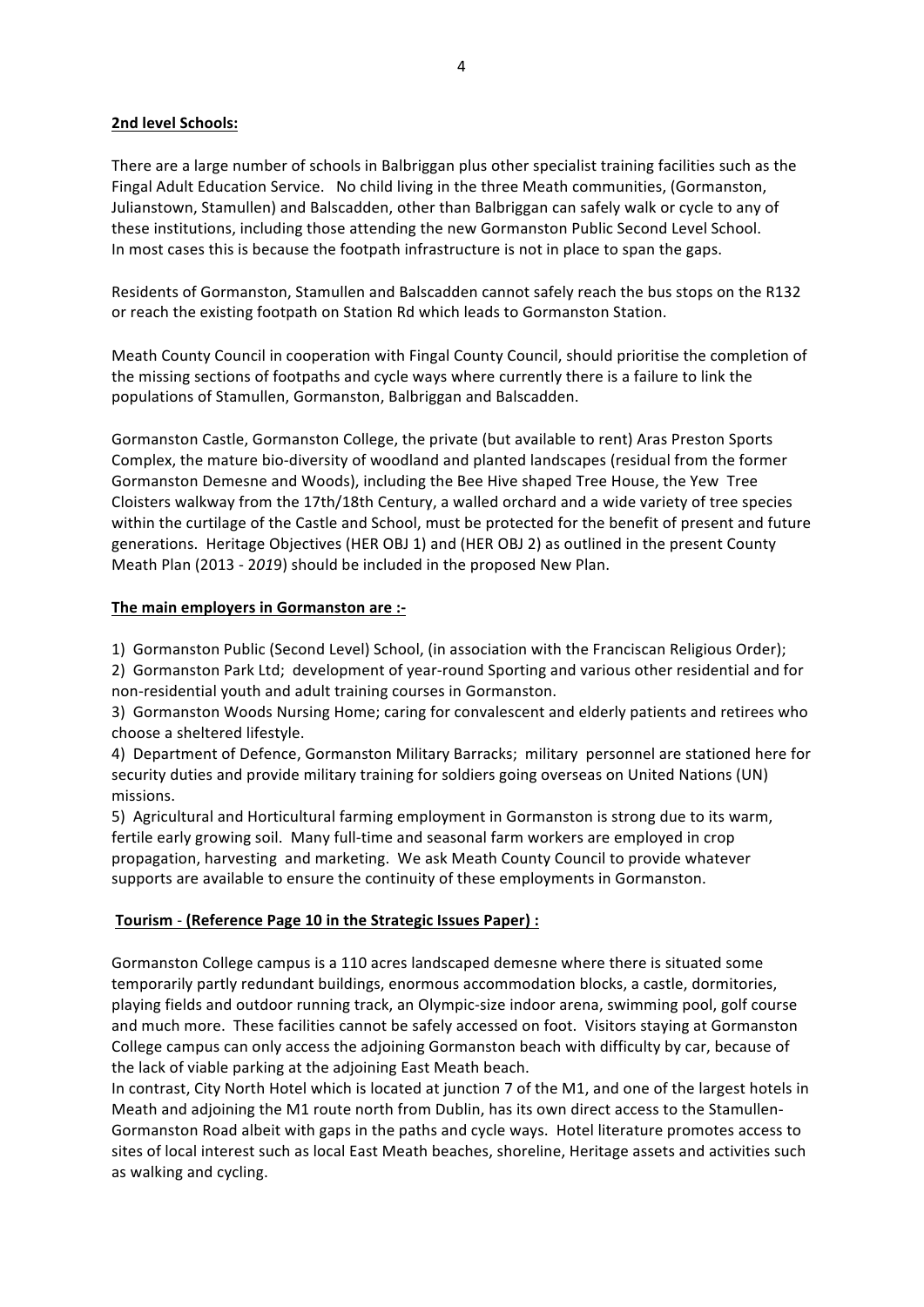#### **Transportation and Movement - (Reference Page 14 in the Strategic Issues Paper):**

There is a dramatic increase in traffic circulation along Gormanston's rural village roads resulting from the expansion and development of Stamullen and increased usage of the private facilities and sporting amenities promoted by the Gormanston Park/Franciscan complex.

Gormanston College, which used to be predominantly a boarding school, now only takes day pupils arising from its transition to a second level public school serving the educational needs of local students and students from the surrounding Urban Areas. This increase in traffic circulation and the speed which vehicles travel has altered the character of the village and made road usage by pedestrians and cyclists extremely dangerous. The Winter months are a particular cause for concern due to the lack of adequate street lighting in conjunction with the absence of footpaths.

Most of the R132 from Dundalk to Gormanston has a hard shoulder or a footpath until it comes to Gormanston. Thereafter, there is not a hard shoulder, footpath, or cycleway on any side. There is also a failure to light the roadway and junctions for the safety of road users and pedestrians alike.

As in many aspects of this submission there is little or no requirement for road widening or land acquisition in the case of the R132; the carriageway width and its wide roadside soil banks on each side are more than wide enough to accommodate on one side a footpath, cycle path and maintain an A-class road width. It is to be borne in mind that indeed for all of the population of East Meath and beyond, in their daily or weekend individual or group walking, jogging and cycling, there is no realistic North-South alternative route option to the R132. We strongly recommend cooperation with Fingal County Council to ensure the local weekly Walking and Cycling Clubs can explore the East Meath Coastal Heritage and the R132 in safety. It is noteworthy that much of the R132 was chosen for the Giro d'Italia, and many other similar long distance events take place on an annual basis. Upgrades ensuring safety would ensure that these sporting events continue for the foreseeable future. 

Another particular characteristic of this stretch of the R132 is that passengers travelling by train out of Dublin, to arrive at 24.00 in Balbriggan, not infrequently arrive in Gormanston station having fallen asleep before Balbriggan Station. Teenagers and adults alike sometimes start walking back to Balbriggan along the grass verge and ditch, usually incorrectly on the east side of the roadway, but after a few vehicle near-misses, often seek help in adjoining homes.

The upgrading of the Junction 7 exit at the M1 to give direct access to and from Stamullen via the City North Business Campus and the Junction 7 M1 Interchange in co-operation with the National Roads Authority is essential. Once completed this should take a considerable amount of vehicular traffic out of Gormanston and help alleviate some of the transport weaknesses identified above.

The car park at Gormanston Railway Station is seriously underutilised for two reasons; the introduction of paid parking and the lack of security in the car park. This has resulted in cars parking along Station Road, causing inconvenience for residents and those seeking access to the beach at Gormanston. Iarnród Eireann have not responded satisfactorily to requests and submissions from commuters to waive the car parking charges (despite the additional premium that travelling from Gormanston entails), or to examine car park security where in the past partial concealment by hedging, and poor lighting, has contributed to car break-ins. Meath County Council should, in consultation with commuters, community groups and larnród Éireann, seek to remedy this situation.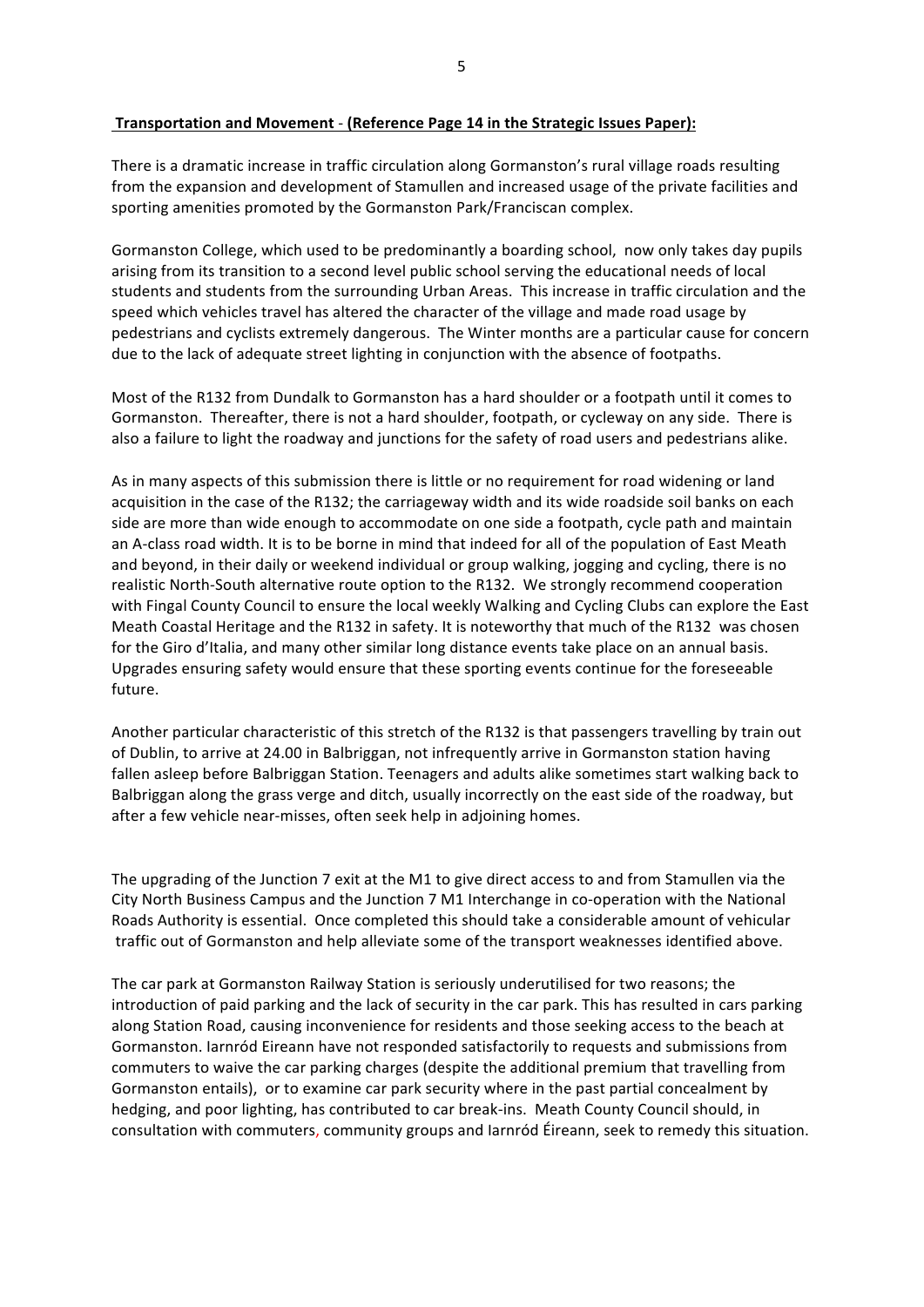#### **Infrastructure** - **(Reference Page 16 in the Strategic Issues Paper):**

Consideration should be given to making bold innovative moves to improve waste management as the current system is not producing any improvement.

#### **Environment** - **(Reference Page 19 in the Strategic Issues Paper):**

Meath County Council must be proactive in securing funding at EU and National level to assess and take urgent preventive measures now to protect the entire coastline in Meath including the Gormanston shoreline. The sustained levels of coastal erosion is clear and advancing at an alarming rate. 

Many Gormanston residents and visitors alike, avail of and enjoy Gormanston Beach, also known as Silver Beach and the coastal walk from the Delvin River to the Ben Head sea cliff; even from Balbriggan Harbour to the Boyne. Cleaning, maintaining, protecting and taking steps to contain and prevent coastal and sand cliff erosion along the length of Gormanston Beach must be prioritised by Meath County Council.

# **Social, Community and Cultural Development - (Reference Page 23 and 24 in the Strategic Issues Paper):**

It is imperative that all bus stops in the Gormanston are improved by the provision of paved bus stops away from the traffic with enclosed shelters. Safe access and use of the bus network is essential for employees and to avoid social exclusion and isolation from the wider community. It is also necessary to encourage people in care to enjoy the rural environment, by the provision of footpaths to Gormanston Woods Nursing Home adjoining the L5623 and R132 roads.

It is accepted that not all citizens can always expect a personal official County Council response to their every enquiry and or complaint. We would recommend that all citizens should have the opportunity to approach senior officers in their own Community Volunteer Groups who should be in receipt of a priority standard of appropriate response from relevant officials.

#### Landscape, Heritage and Green Infrastructure - (Reference Page 26 in the Strategic Issues Paper):

Safe, well planned Public Amenities are essential for the needs of both urban and rural communities of all sizes. Historically, EU grants were available to towns and rural communities through twinning with communities in overseas EU countries of similar geographic location and size. These grants were not always availed-of because of the lack of knowledge of their existence and/or no assistance and expertise to assist with complicated application forms and procedures. Meath County Council should as a strategy investigate, assist and pursue this avenue of funding with communities in County Meath.